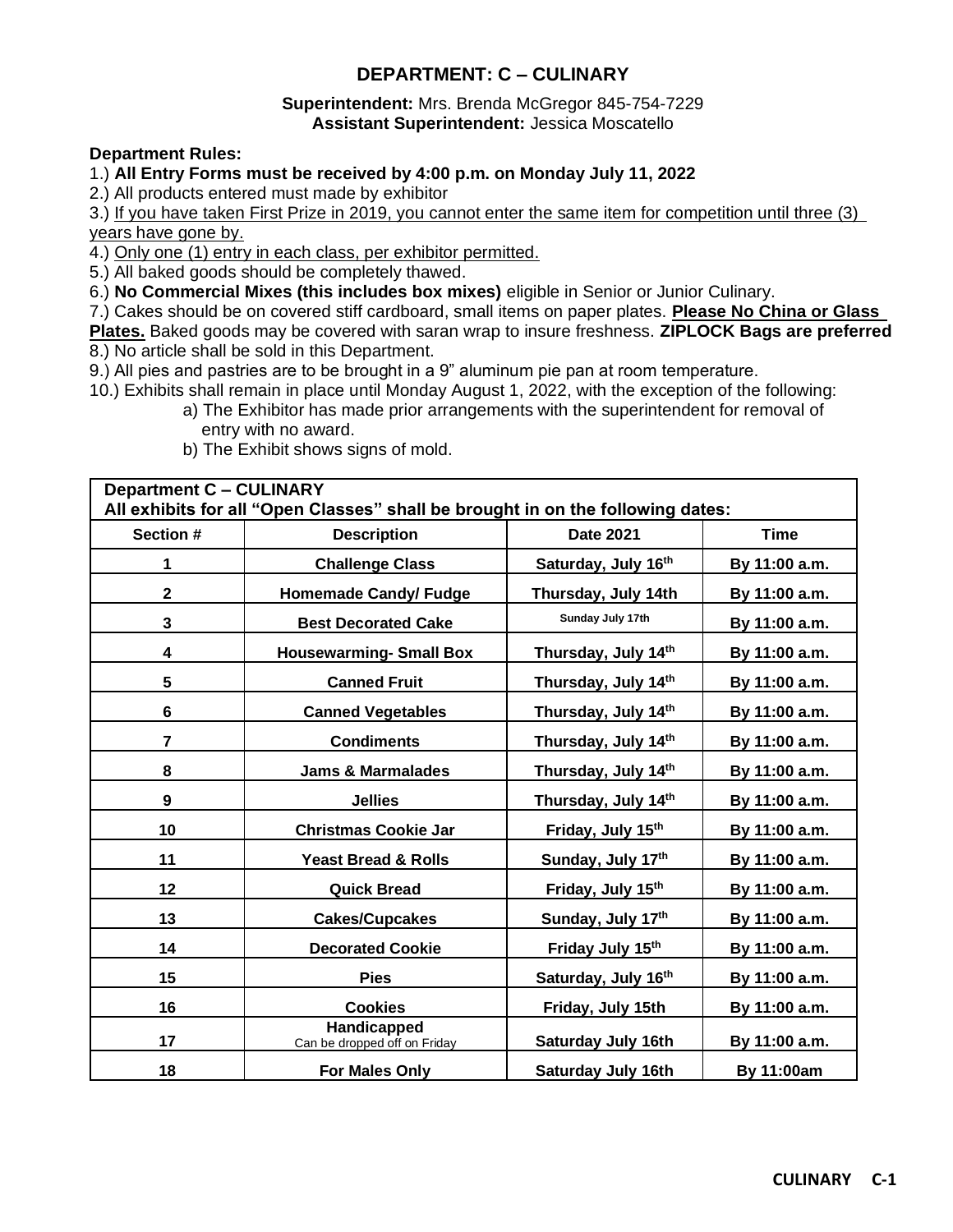#### **RECOMMENDED REQUIREMENTS FOR EXHIBITING HOME CANNED FOODS AT FAIRS**

- All canned foods must be processed in standard clear glass canning jars with self-sealing two (2) piece lids.
- Jars must have a vacuum seal. Jars must be exhibited and judged without screw-bands.
- Appropriate headspace requirements must be followed:

| Fruits:         | $\frac{1}{2}$ inch      |
|-----------------|-------------------------|
| Vegetables:     | $\frac{1}{2}$ to 1 inch |
| Jams & Jellies: | $\frac{1}{4}$ inch      |
| Pickles:        | $\frac{1}{2}$ inch      |

- This size of canning jar and product must meet USDA Guidelines:

Fruits & Vegetables – Pints or Quarts (exception: corn only in pint jars)

Tomatoes – Pints or Quarts

Jams & Jellies – Half-Pints or Pints

- The following entries will be disqualified:
	- a. Paraffin sealed jams and jellies
	- b. Jars with zinc lids
	- c. Foods in green glass or non-standardized jars
	- d. Foods that have been improperly processed or packed
	- e. Jars with more than 2" headspace
	- f. Jars with added color, bleach, sulfate or other preservatives For example: baking soda may not be added to green vegetables and acids may not be added to non-pickled foods with the exception of tomatoes and figs.

Current guidelines for home canning can be obtained at your local County Extension Office: 845-344–1234.

**To process jams, conserves, marmalades and preserves** – Processing of these products is required. Inexpensive enamelware canners may be purchased at most hardware or variety stores. However, any large metal container may be used if it:

- Is deep enough to allow for one (1) or two (2) inches of water above the tops of the jars, plus a little extra space for boiling.
- Has a close-fitting cover.
- Has wire or wood rack with partitions to keep jars from touching each other or the bottom or sides of the container. Put filled home canned jars into a water bath canner or a container filled with hot water. Add hot water if needed to bring water an inch or two over tops of jars. Bring water to a rolling boil and boil gently for 5 minutes.

- Remove jars from canner after processing. Cool away from drafts before storing.- No canned goods will be tasted by Judge.

| <b>SECTION: 1</b>      | <b>CHALLENGE CLASS **NEW IDEA THIS YEAR**</b>                                                                            |         |                 |                 |
|------------------------|--------------------------------------------------------------------------------------------------------------------------|---------|-----------------|-----------------|
|                        | Theme: FANTASY LAND Party Take Home Favors                                                                               |         |                 |                 |
| Entry Fee: \$2.00 EACH | Challenge class will be judged on Presentation 40%, Creativity 30%,<br>Taste 30%. Please submit recipe with ingredients. |         |                 |                 |
| Class #                |                                                                                                                          | 1 st    | 2 <sub>nd</sub> | 3 <sup>rd</sup> |
|                        | Dragon Fruit                                                                                                             | \$20.00 | \$10.00         | \$5.00          |
|                        | Pretzels                                                                                                                 | \$20.00 | \$10.00         | \$5.00          |

| <b>SECTION: 2</b>      | <b>HOMEMADE CANDY</b>                                                                 |                 |                 |                 |
|------------------------|---------------------------------------------------------------------------------------|-----------------|-----------------|-----------------|
| Entry Fee: \$0.80 EACH | - Judged by taste, texture and appearance.<br>- May be boxed or on a cardboard plate. |                 |                 |                 |
| Class #                |                                                                                       | 1 <sup>st</sup> | 2 <sub>nd</sub> | 3 <sup>rd</sup> |
| 3                      | <b>Fantasy Land Theme</b>                                                             | \$8.00          | \$5.00          | \$3.00          |
| 4                      | Fudge                                                                                 | \$8.00          | \$5.00          | \$3.00          |
| 5                      | Sugar                                                                                 | \$8.00          | \$5.00          | \$3.00          |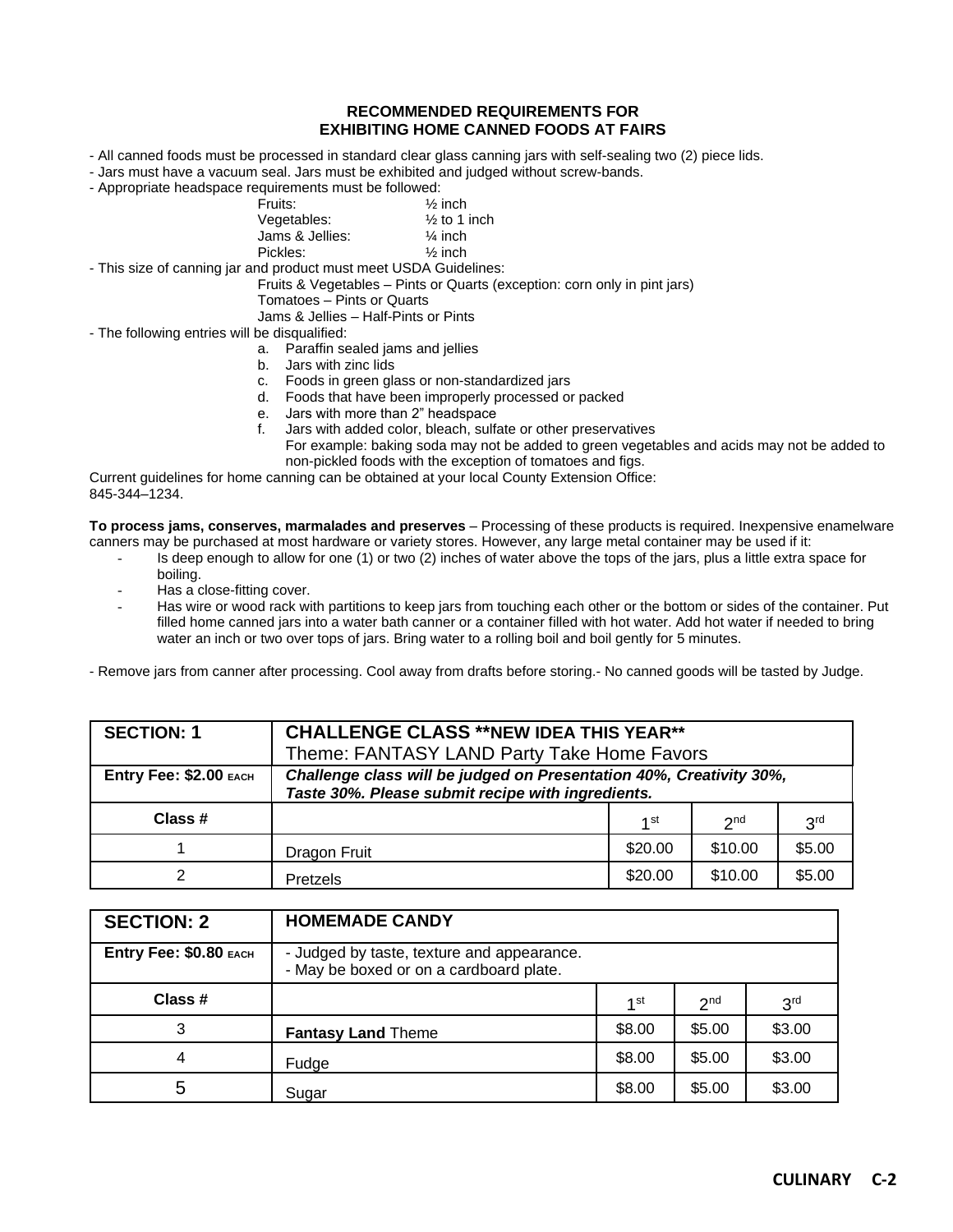| <b>SECTION:</b><br>-3  | <b>BEST DECORATED CAKE</b>                                                                                                                                            |         |                 |                 |
|------------------------|-----------------------------------------------------------------------------------------------------------------------------------------------------------------------|---------|-----------------|-----------------|
| Entry Fee: \$3.00 EACH | Judging will be of technique, use of piping tips, creativity. No larger than 12-inch base.<br>Due to extreme heat please, no fondant, Royal icing will hold up nicely |         |                 |                 |
| Class #                |                                                                                                                                                                       | 1 st    | 2 <sub>nd</sub> | 3 <sup>rd</sup> |
| 6                      | Best Decorated Cake - Fantasy Land                                                                                                                                    | \$35.00 | \$25.00         | \$15.00         |

| SECTION: 4             | <b>WELCOME BOX</b>                                                                                                                                                                                                                              |         |                 |                 |
|------------------------|-------------------------------------------------------------------------------------------------------------------------------------------------------------------------------------------------------------------------------------------------|---------|-----------------|-----------------|
| Entry Fee: \$2.00 each | We are looking for something that says "Welcome New Neighbors", "Thank<br>you" from your kitchen – containing at least three (3) food items made by<br>exhibitor. (Example: Jams, jellies, candy, cookies, etc.) Maybe some<br>personal touches |         |                 |                 |
| Class #                |                                                                                                                                                                                                                                                 | 4 st    | 2 <sub>nd</sub> | 3 <sup>rd</sup> |
|                        | House Warming Box / Basket                                                                                                                                                                                                                      | \$20.00 | \$15.00         | \$10.00         |

| <b>SECTION:</b><br>- 5 | <b>CANNED FRUIT</b> |         |                 |                 |
|------------------------|---------------------|---------|-----------------|-----------------|
| Entry Fee: \$1.00 EACH |                     |         |                 |                 |
| Class #                |                     | 1st     | 2 <sub>nd</sub> | 3 <sup>rd</sup> |
| 8                      | Applesauce          | \$10.00 | \$8.00          | \$5.00          |
| 9                      | Peaches             | \$10.00 | \$8.00          | \$5.00          |
| 10                     | Pears               | \$10.00 | \$8.00          | \$5.00          |

| <b>SECTION: 6</b>      | <b>CANNED VEGETABLES</b>                      |                 |                 |                 |
|------------------------|-----------------------------------------------|-----------------|-----------------|-----------------|
| Entry Fee: \$1.00 EACH |                                               |                 |                 |                 |
| Class #                |                                               | 1 <sup>st</sup> | 2 <sup>nd</sup> | 3 <sup>rd</sup> |
| 11                     | Tomatoes                                      | \$10.00         | \$8.00          | \$5.00          |
| $12 \overline{ }$      | Vegetable (Please Label)                      | \$10.00         | \$8.00          | \$5.00          |
| 13                     | Dill Pickles-Can be refrigerated              | \$10.00         | \$8.00          | \$5.00          |
| 14                     | Zucchini Pickles                              | \$10.00         | \$8.00          | \$5.00          |
| 15                     | Bread & Butter Pickles-Can be<br>refrigerated | \$10.00         | \$8.00          | \$5.00          |
| 16                     | Salsa                                         | \$10.00         | \$8.00          | \$5.00          |

| <b>SECTION: 7</b>      | <b>CONDIMENTS</b>        |        |                 |                 |
|------------------------|--------------------------|--------|-----------------|-----------------|
| Entry Fee: \$0.80 EACH |                          |        |                 |                 |
| Class #                |                          | 1 st   | 2 <sub>nd</sub> | 3 <sup>rd</sup> |
| 17                     | Corn Relish              | \$8.00 | \$5.00          | \$3.00          |
| 18                     | Pepper Relish            | \$8.00 | \$5.00          | \$3.00          |
| 19                     | Any Other (Please Label) | \$8.00 | \$5.00          | \$3.00          |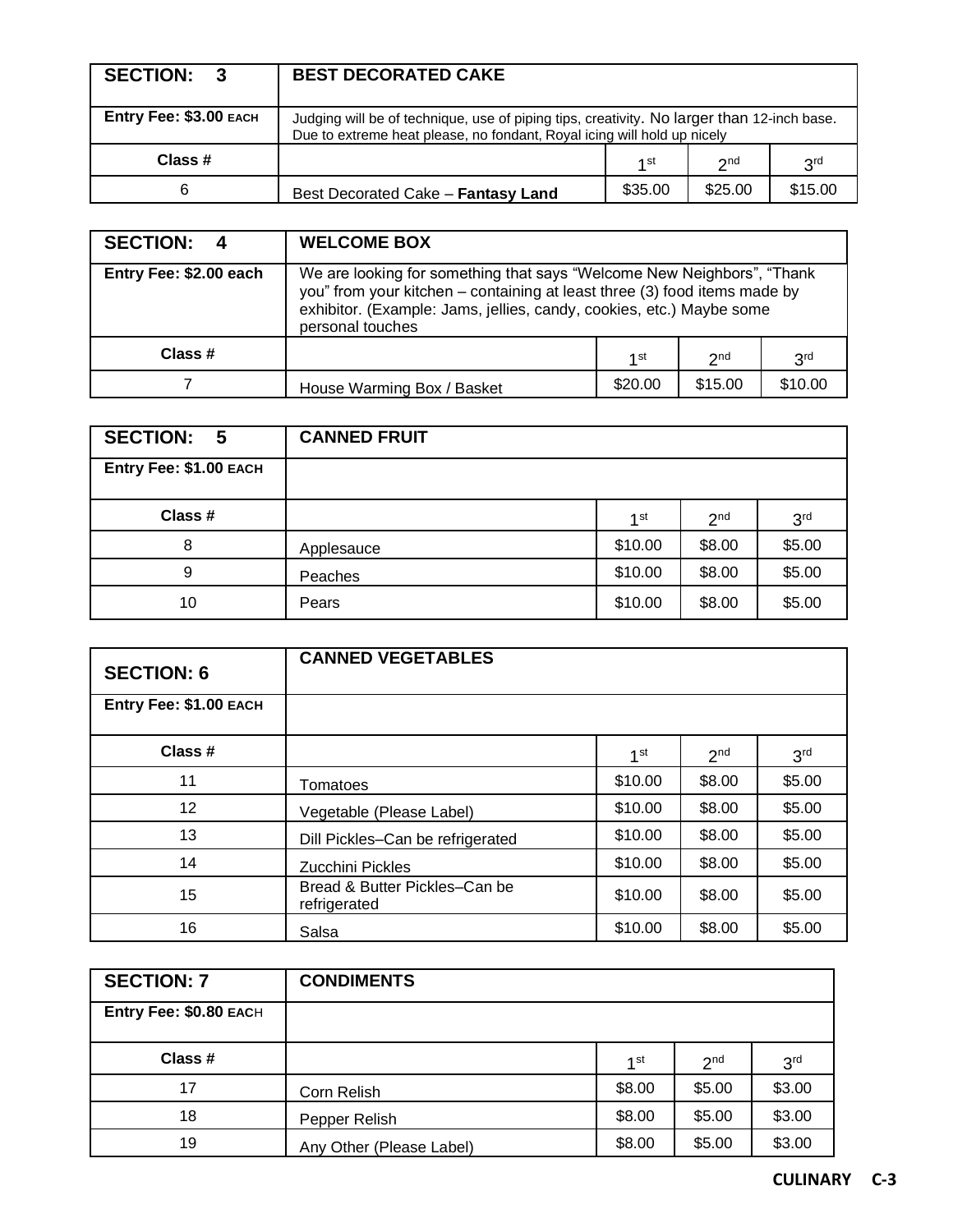| 20                     | Flavor Vinegar                                                                                                                                                                                                                                                                                                                                                | \$8.00          | \$5.00          | \$3.00          |
|------------------------|---------------------------------------------------------------------------------------------------------------------------------------------------------------------------------------------------------------------------------------------------------------------------------------------------------------------------------------------------------------|-----------------|-----------------|-----------------|
| <b>SECTION: 8</b>      | JAMS, MARMALADES, ETC.                                                                                                                                                                                                                                                                                                                                        |                 |                 |                 |
| Entry Fee: \$1.00 EACH | -Score for jams: Appearance, clarity of color, small evenly distributed fruit<br>and proper consistency.                                                                                                                                                                                                                                                      |                 |                 |                 |
| Class #                |                                                                                                                                                                                                                                                                                                                                                               | 1 <sup>st</sup> | 2 <sup>nd</sup> | 3 <sup>rd</sup> |
| 21                     | Strawberry                                                                                                                                                                                                                                                                                                                                                    | \$10.00         | \$8.00          | \$5.00          |
| 22                     | Any Other (Please Label)                                                                                                                                                                                                                                                                                                                                      | \$10.00         | \$8.00          | \$5.00          |
| 23                     | Raspberry - Red                                                                                                                                                                                                                                                                                                                                               | \$10.00         | \$8.00          | \$5.00          |
| 24                     | Mixed Fruit - Label fruit used                                                                                                                                                                                                                                                                                                                                | \$10.00         | \$8.00          | \$5.00          |
| <b>SECTION: 9</b>      | <b>JELLIES</b>                                                                                                                                                                                                                                                                                                                                                |                 |                 |                 |
| Entry Fee: \$1.00 EACH | -Score for jellies: Appearance should be clear, not runny, with some<br>thickness.                                                                                                                                                                                                                                                                            |                 |                 |                 |
| Class #                |                                                                                                                                                                                                                                                                                                                                                               | 1 <sup>st</sup> | 2 <sup>nd</sup> | 3 <sup>rd</sup> |
| 25                     | Grape                                                                                                                                                                                                                                                                                                                                                         | \$10.00         | \$8.00          | \$5.00          |
| 26                     | Strawberry                                                                                                                                                                                                                                                                                                                                                    | \$10.00         | \$8.00          | \$5.00          |
| 27                     | Raspberry                                                                                                                                                                                                                                                                                                                                                     | \$10.00         | \$8.00          | \$5.00          |
| 28                     | Any Other-Label fruit used                                                                                                                                                                                                                                                                                                                                    | \$10.00         | \$8.00          | \$5.00          |
| <b>SECTION: 10</b>     | <b>CHRISTMAS COOKIE JAR</b>                                                                                                                                                                                                                                                                                                                                   |                 |                 |                 |
| Entry Fee: \$5.00 EACH | - To be eligible you must also be entered in another class in this Department.<br>- Use 1-gallon clear, wide mouth jar.<br>- Jar to be decorated as desired.<br>- Jar must be filled with six (6) different varieties of cookies.<br>- Bring one of each variety on a plate for testing<br>-Scoring for this class: Jar 25%, Cookies 75% taste and appearance |                 |                 |                 |
| Class #                |                                                                                                                                                                                                                                                                                                                                                               | 1 <sup>st</sup> | 2 <sup>nd</sup> | 3 <sup>rd</sup> |
| 29                     | Decorated Cookie Jar                                                                                                                                                                                                                                                                                                                                          | \$50.00         | \$40.00         | \$30.00         |

| <b>SECTION:</b><br>11  | <b>YEAST BREADS &amp; ROLLS</b>                                                                                                 |         |                 |                 |
|------------------------|---------------------------------------------------------------------------------------------------------------------------------|---------|-----------------|-----------------|
| Entry Fee: \$1.50 EACH | -Baking Score (Perfect Score 100 as follows): General Appearance: 10pts. -<br>Crust: 10 pts. - Texture: 40pts. - Taste: 40 pts. |         |                 |                 |
| Class #                |                                                                                                                                 | 1st     | 2 <sub>nd</sub> | 3 <sup>rd</sup> |
| 30                     | <b>White Bread</b>                                                                                                              | \$15.00 | \$10.00         | \$8.00          |
| 31                     | <b>Raisin Bread</b>                                                                                                             | \$15.00 | \$10.00         | \$8.00          |
| 32                     | Any Other                                                                                                                       | \$15.00 | \$10.00         | \$8.00          |
| 33                     | Yeast Coffee Cake                                                                                                               | \$15.00 | \$10.00         | \$8.00          |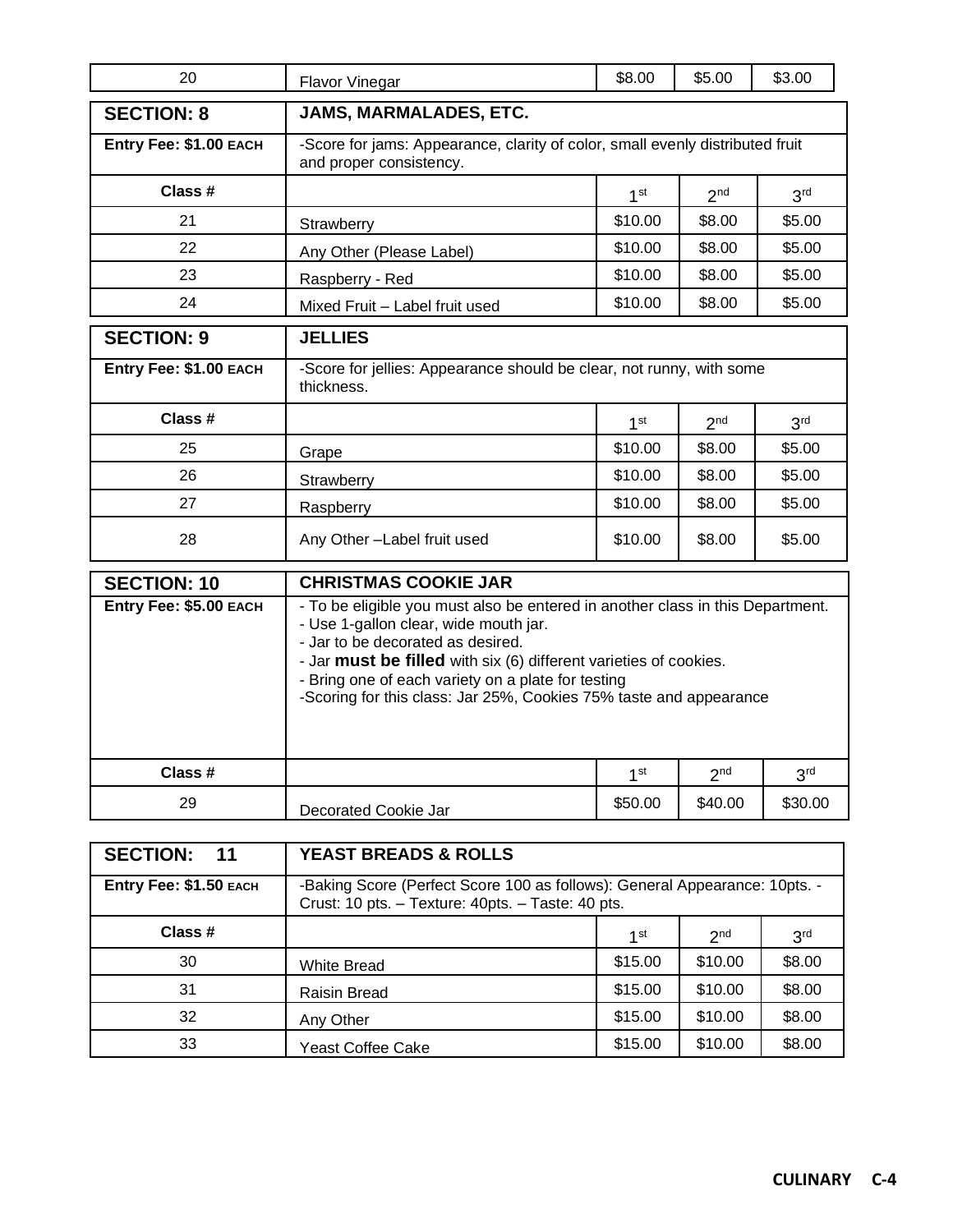| <b>SECTION: 12</b>     | <b>QUICK BREAD</b>                                                                                                              |         |                 |                 |
|------------------------|---------------------------------------------------------------------------------------------------------------------------------|---------|-----------------|-----------------|
| Entry Fee: \$1.00 EACH | -Baking Score (Perfect Score 100 as follows): General Appearance: 10pts. -<br>Crust: 10 pts. - Texture: 40pts. - Taste: 40 pts. |         |                 |                 |
| Class #                |                                                                                                                                 | 1 st    | 2 <sub>nd</sub> | 3 <sup>rd</sup> |
| 34                     | <b>Zucchini</b>                                                                                                                 | \$10.00 | \$7.00          | \$5.00          |
| 35                     | Pumpkin                                                                                                                         | \$10.00 | \$7.00          | \$5.00          |
| 36                     | Parmesan Herb Quick Bread *Use Recipe                                                                                           | \$10.00 | \$7.00          | \$5.00          |
| 37                     | <b>Fruit Coffee Cake</b>                                                                                                        | \$10.00 | \$7.00          | \$5.00          |

#### *Parmesan Herb Quick Bread*

| Whisk together in large bowl |                                   |                               |
|------------------------------|-----------------------------------|-------------------------------|
| <b>34 Cup Sour Cream</b>     | 1/2 Cup vegetable oil             | 2 Eggs                        |
| Separate bowl combine        |                                   |                               |
| 1 <sup>3</sup> ⁄4 cups flour | $\frac{1}{2}$ Cup parmesan cheese | 2 Tsp each of rosemary, thyme |
| 1 TBSP sugar                 | 2 Tsp baking powder               | 1 Tsp lemon zest              |
| $\frac{1}{2}$ Tsp salt       | 1⁄4 Tsp baking soda               |                               |

*Combine dry ingredients with wet, put into prepared loaf pan, bake at 350 degrees for 40-50 minutes.*

| <b>SECTION: 13</b>     | <b>CAKES</b>                                                                                                                                                            |                 |                 |                 |
|------------------------|-------------------------------------------------------------------------------------------------------------------------------------------------------------------------|-----------------|-----------------|-----------------|
| Entry Fee: \$2.00 EACH | -Only whole cakes accepted.<br>In this section we are asking that cakes not be frostedCakes will be judged<br>on texture, taste, 1- 9in pan will be excepted. NO slices |                 |                 |                 |
| Class #                |                                                                                                                                                                         | 1 <sup>st</sup> | 2 <sup>nd</sup> | 3 <sup>rd</sup> |
| 38                     | Carrot                                                                                                                                                                  | \$20.00         | \$15.00         | \$10.00         |
| 39                     | Chocolate cupcakes                                                                                                                                                      | \$20.00         | \$15.00         | \$10.00         |
| 40                     | Vanilla Cupcakes                                                                                                                                                        | \$20.00         | \$15.00         | \$10.00         |
| 41                     | Chocolate                                                                                                                                                               | \$20.00         | \$15.00         | \$10.00         |
| 42                     | Marble                                                                                                                                                                  | \$20.00         | \$15.00         | \$10.00         |
| 43                     | Cheese Cake - baked                                                                                                                                                     | \$20.00         | \$15.00         | \$10.00         |
| 44                     | Lemon                                                                                                                                                                   | \$20.00         | \$15.00         | \$10.00         |
| 45                     | <b>Bundt</b>                                                                                                                                                            | \$20.00         | \$15.00         | \$10.00         |
| 46                     | 6 inch babycake- This class will<br>allow cakes to be iced and decorated<br>as if they are being served at a tea<br>party                                               | \$20.00         | \$15.00         | \$10.00         |

| <b>SECTION:14</b>      | <b>DECORATED COOKIE</b>                                                                                         |         |                 |                 |
|------------------------|-----------------------------------------------------------------------------------------------------------------|---------|-----------------|-----------------|
| Entry Fee: \$1.50 EACH | - One large decorated cookie 8" to 12" only.<br>- Cookie must be homemade.<br>- All decorations must be edible. |         |                 |                 |
| Class #                |                                                                                                                 | 4 st    | 2 <sub>nd</sub> | 3 <sup>rd</sup> |
| 47                     | <b>Fantasy Land</b><br>themed                                                                                   | \$15.00 | \$10.00         | \$5.00          |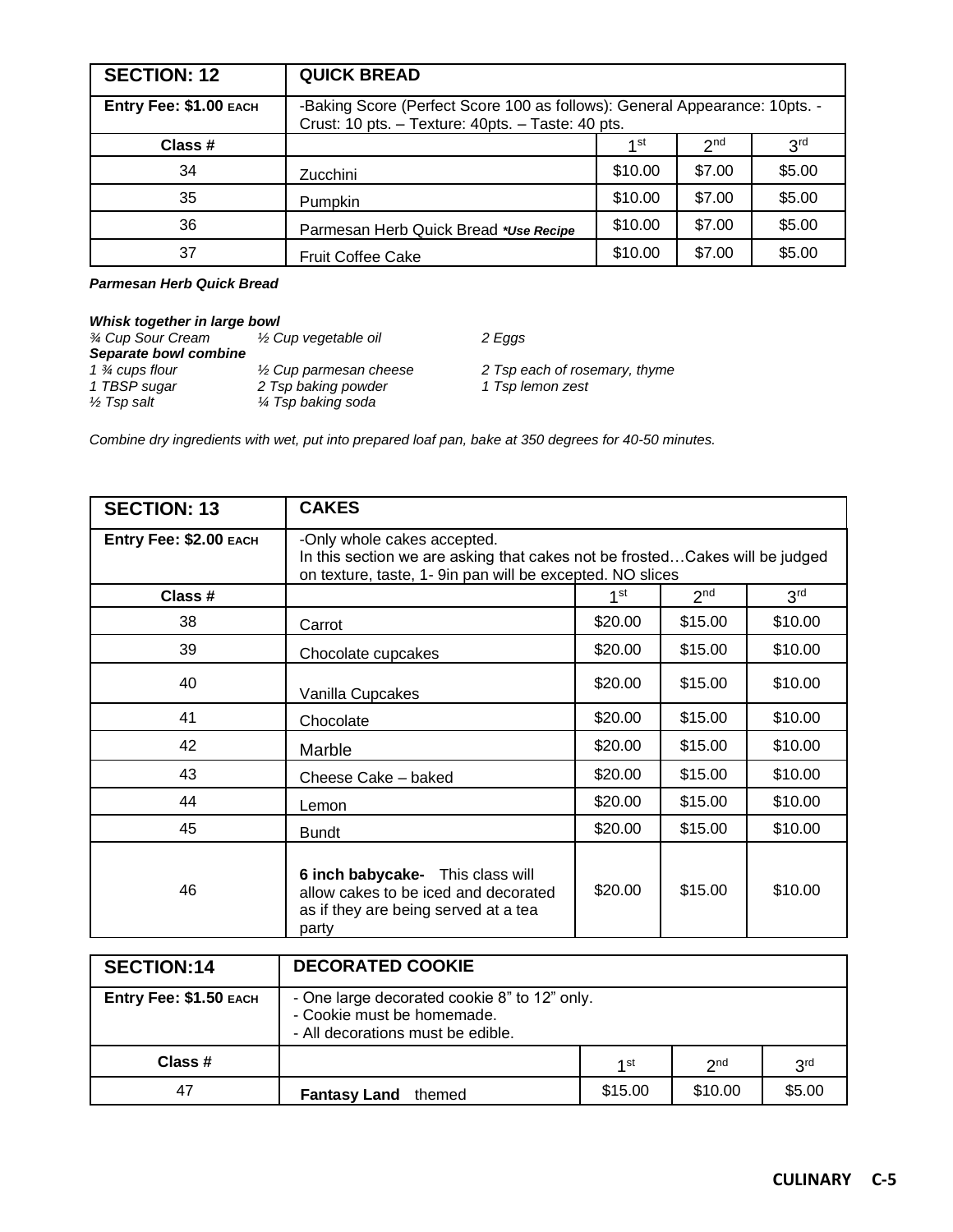| <b>SECTION: 15</b>     | <b>PIES</b>                        |                 |                 |                 |
|------------------------|------------------------------------|-----------------|-----------------|-----------------|
| Entry Fee: \$1.20 EACH | - All pies must have pastry crust. |                 |                 |                 |
| Class #                |                                    | 1 <sup>st</sup> | 2 <sup>nd</sup> | 3 <sup>rd</sup> |
| 48                     | Apple                              | \$12.00         | \$8.00          | \$5.00          |
| 49                     | Cherry                             | \$12.00         | \$8.00          | \$5.00          |
| 50                     | Peach                              | \$12.00         | \$8.00          | \$5.00          |
| 51                     | <b>Strawberry Rhubarb Pie</b>      | \$12.00         | \$8.00          | \$5.00          |
| 52                     | Quiche                             | \$12.00         | \$8.00          | \$5.00          |
| 53                     | Pecan                              | \$12.00         | \$8.00          | \$5.00          |

| <b>SECTION: 16</b>     | <b>COOKIES</b>                                                                    |         |                 |                 |
|------------------------|-----------------------------------------------------------------------------------|---------|-----------------|-----------------|
| Entry Fee: \$1.50 EACH | - All cookies must be baked. Place 6 on plate<br>- Put cookies in a zip-lock bag. |         |                 |                 |
| Class #                |                                                                                   | 1st     | 2 <sub>nd</sub> | 3 <sup>rd</sup> |
| 54                     | GF Lemon Crinkle Cookies *Use Recipe                                              | \$15.50 | \$10.50         | \$8.00          |
| 55                     | Oatmeal                                                                           | \$15.50 | \$10.50         | \$8.00          |
| 56                     | <b>Brownies</b>                                                                   | \$15.50 | \$10.50         | \$8.00          |
| 57                     | Sugar - soft                                                                      | \$15.50 | \$10.50         | \$8.00          |
| 58                     | Almond cookies                                                                    | \$15.50 | \$10.50         | \$8.00          |
| 59                     | Bar Cookie (No Brownies)                                                          | \$15.50 | \$10.50         | \$8.00          |

*Gluten Free Lemon Crinkle Cookies*

| 3⁄4 Cup butter, softened                                | 1 Cup sugar            | 1 Tsp vanilla extract                 |
|---------------------------------------------------------|------------------------|---------------------------------------|
| 1 Large egg                                             | 1 1/2 TBSP lemon juice | 1 Tsp dried lemon peel                |
| 1 % Cups Gluten Free all purpose flour with xantham gum |                        | ¼ Tsp baking soda                     |
| $\frac{1}{2}$ Tsp baking powder                         | 1⁄2 Tsp salt           | $\frac{1}{2}$ Cup confectioners sugar |

*In a large bowl, combine sugar and butter, beat until creamy. Add eggs, vanilla, lemon juice, lemon peel and mix until combined. Add flour, baking soda, baking powder, and salt until combined. Cover and refrigerate dough for 1 hour. Preheat oven to 350 degrees. Roll dough into 1 ½ inch balls, roll into powdered sugar, place in prepared cookie sheet and bake for 12-13 minutes or until cookies turn golden brown around the edges. Allow cookies to cool for 5 minutes before moving them to a cooling rack.*